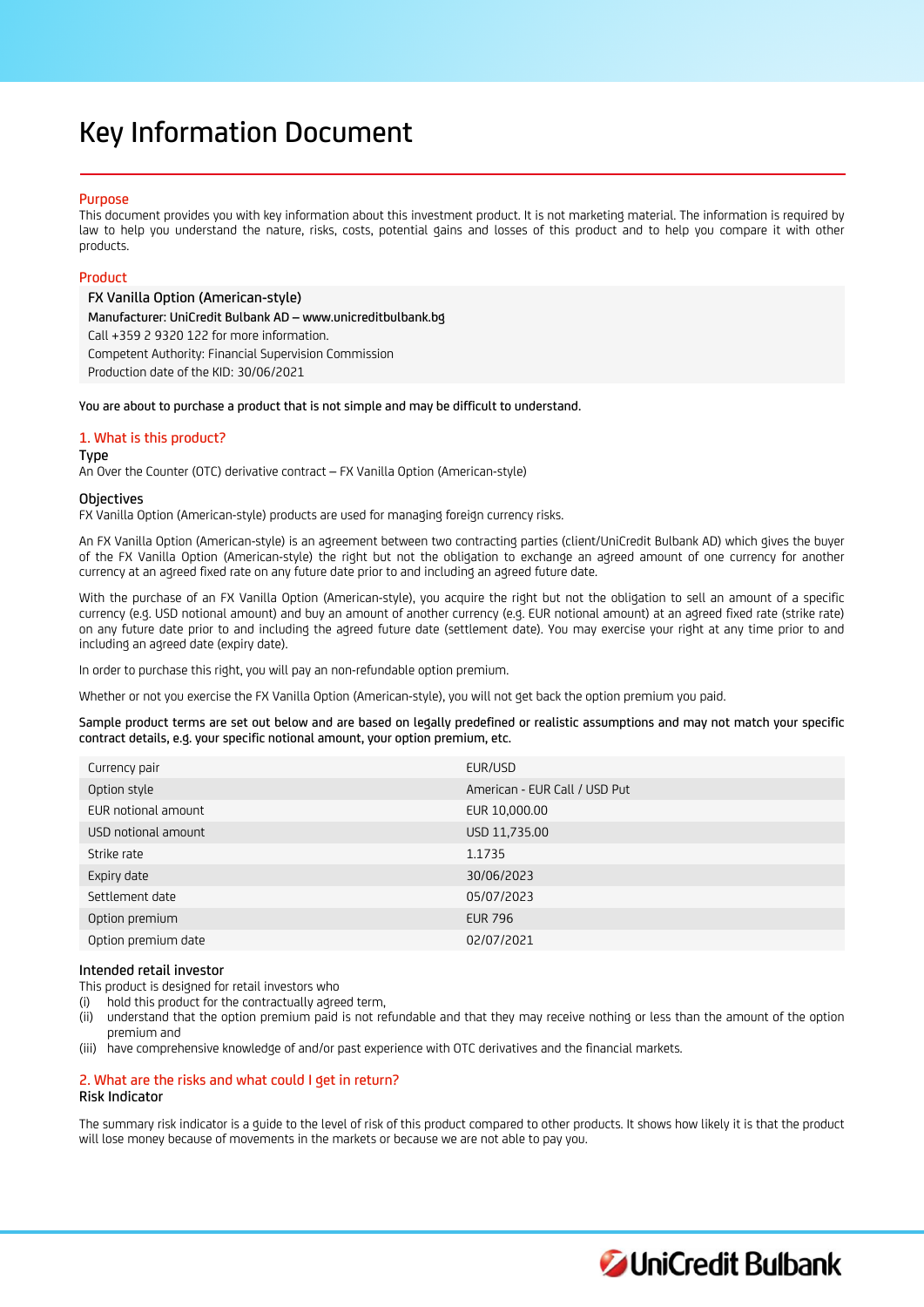We have classified this product as 7 out of 7, which is the highest risk class.



Be aware of currency risk. You may pay and/or receive payments in a different currency, so the final return you will get depends on the exchange rate between the two currencies. This risk is not considered in the indicator shown above.

In some circumstances you may be required to make payments to pay for losses. The total loss you may incur may be significant.

This product does not include any protection from future market performance so you could incur significant losses.

#### Performance Scenarios

Market developments in the future cannot be accurately predicted. The scenarios shown are only an indication of some of the possible outcomes based on recent returns. Actual returns could be lower.

## Notional amount EUR 10,000

| Scenarios             |                                            | 1 Year          | 2 Years<br>(Recommended<br>holding period) |
|-----------------------|--------------------------------------------|-----------------|--------------------------------------------|
| Stress scenario       | What you might get back or pay after costs | EUR -622        | <b>EUR-796</b>                             |
|                       | Average return/loss each year              | $-6.22\%$       | $-4.06%$                                   |
| Unfavourable scenario | What you might get back or pay after costs | <b>EUR -595</b> | <b>EUR - 796</b>                           |
|                       | Average return/loss each year              | $-5.95%$        | $-4.06\%$                                  |
| Moderate scenario     | What you might get back or pay after costs | <b>EUR -546</b> | <b>EUR-691</b>                             |
|                       | Average return/loss each year              | $-5.46%$        | $-3.52%$                                   |
| Favourable scenario   | What you might get back or pay after costs | <b>EUR 85</b>   | <b>EUR 422</b>                             |
|                       | Average return/loss each year              | 0.85%           | 2.09%                                      |

This table shows the money you could get back or pay over the next 2 years, under different scenarios, assuming a notional amount of EUR 10,000. The scenarios shown illustrate how your investment could perform. You can compare them with scenarios of other products.

The scenarios presented are an estimate of future performance based on evidence from the past on how the value of this investment varies, and are not an exact indicator. What you get or pay will vary depending on how the market performs and how long you keep the product.

The stress scenario shows what you might get back or pay in extreme market circumstances, and it does not take into account the situation where we are not able to pay you.

The figures shown include all the costs of the product itself, but may not include all the costs that you pay to distributor. The figures do not take into account your personal tax situation, which may also affect how much you get back or pay.

## 3. What happens if UniCredit Bulbank AD is unable to pay out?

Counterparties of derivative transactions are exposed to the risk that UniCredit Bulbank AD becomes unable to discharge its obligations under the transaction, for example in the case of an insolvency (inability to pay or overindebtedness) or in the case resolution measures are taken by an authority against the credit institution. Such a decision to take resolution measures can, for example, be taken if the assets of the institution are less than its liabilities, where it is unable or will, in the near future, be unable to pay its debts or other liabilities as they fall due, or where it requires extraordinary public financial support. Where resolution measures are taken, the competent resolution authority can decide on an early termination of the derivative transaction. In the case such early termination results in a claim of the counterparty against the credit institution, the decision of the resolution authority can lead to a partial or complete reduction of the principal amount of this claim or in a conversion of this claim in to equity (shares or other types of equity).

If UniCredit Bulbank AD does not fulfil its obligations connected with the product or is unable to pay, you can lose part of or the full payout or can suffer an unlimited loss. This product is not protected by any deposit guarantee scheme, legal or otherwise, or any other type of guarantee.

## 4. What are the costs?

The Reduction in Yield (RIY) shows what impact the total costs you pay will have on the performance of the product. The total costs take into account one-off, ongoing and incidental costs.

The amounts shown here are the cumulative costs of the product itself for the recommended holding period. The figures assume a notional amount of EUR 10,000. The figures are estimates and may change in the future.